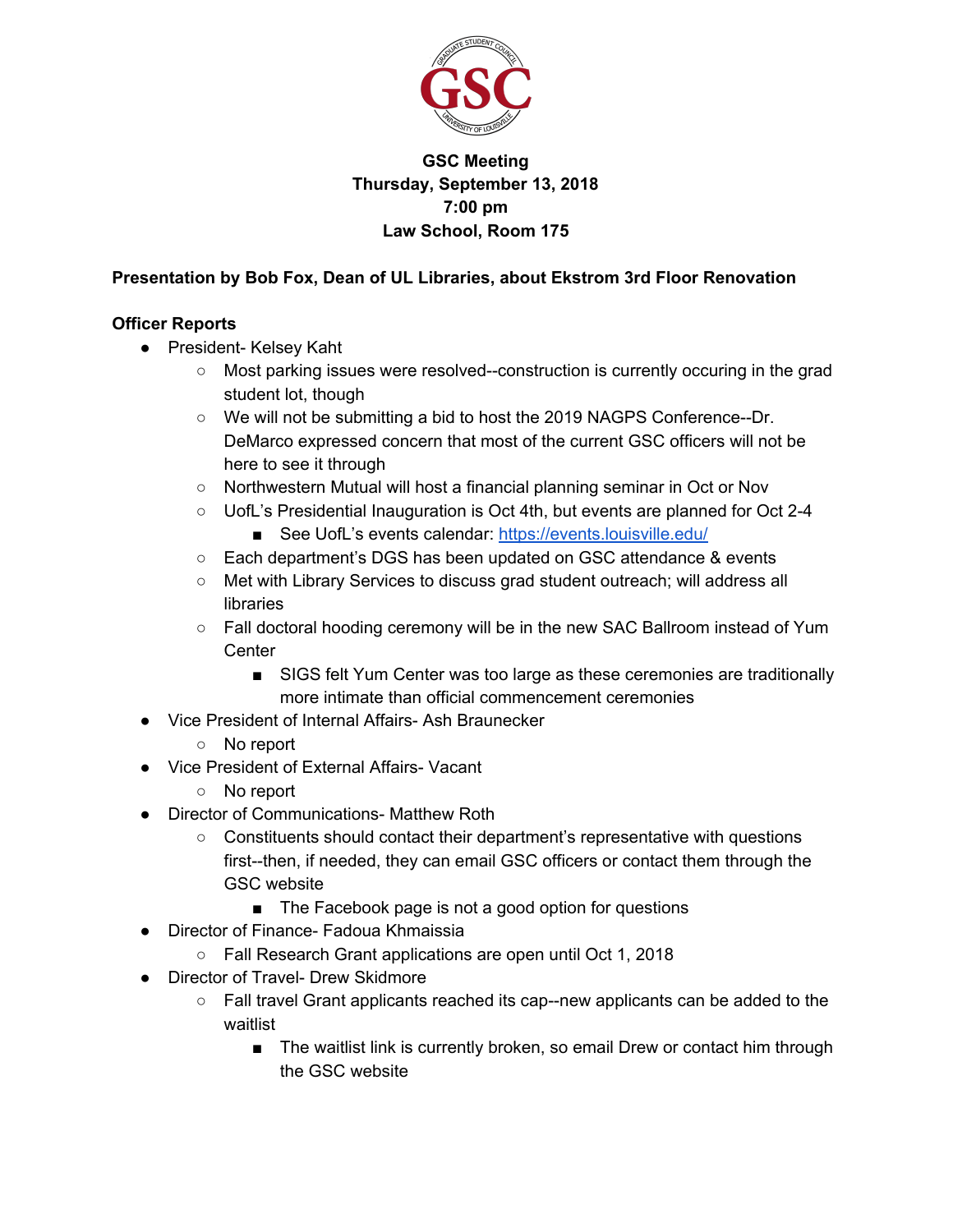

#### **New Business**

- Approval of Minutes from Meeting on August 23, 2018
	- Motion to approve the minutes approved unanimously
- Election of Vice President of External Affairs
	- Motion to approve Rubens Petit Homme approved unanimously
- Grad Student for Enrollment Management Committee
	- Matthew Roth volunteered
- Grad Student for Summer Bridge Committee
	- Shyonna Johnson volunteered, pending time commitment is acceptable
- Discussion on Halloween Party Date, Time, and Location
	- Decided on Friday, Oct. 26, from 8pm-12am, at Hopcat on Bardstown Rd
- Discussion of GSC Involvement in the Presidential Inauguration Ceremony
	- Lack of interest--will not reserve spot
- Discussion about Research Conference Location
	- Thursday, February 28, 2019: SAC Ballroom reserved
	- Friday, March 1, 2019: CTRB on HSC reserved
- Input on a Grad Student Lounge
	- $\circ$  Dr. DeMarco wants to submit a bid for a space that opened up in Houchens
		- Kelsey will let him know we're interested
- Input on Hosting a Restaurant Fundraiser
	- $\circ$  Just learned that we can do our own fundraising, which would give us complete control over the funds raised
		- For example, we could buy drink tickets at events
			- We can't purchase alcohol with our SGA funding
	- We can sign-up for a restaurant fundraiser, such as Qdoba
- Approval of Today's Attendance
	- Departments without a representative: Physics & Astronomy; Psychological & Brain Sciences; Middle & Secondary Education.
	- Motion to approve attendance approved unanimously

# **Announcements**

- GSC "Coffee with the Deans" on Wednesday, September 26 from 11:00 am 12:00 pm in the Abell Administration Building, Room 110 (Health Sciences Campus). Grad students can meet the new Graduate School Deans and enjoy free coffee and snacks.
- Portland Museum is desperately seeking interns in various backgrounds, such as Nonprofit Management, History, Fine Arts, and Communications. Anyone interested in the operations of a nonprofit and/or a museum, please feel free to email [info@PortlandKY.org.](mailto:info@PortlandKY.org)
- Looking to cross the 9th Street Divide?! The Portland Art & Heritage Fair is Saturday, Sept. 29th from 11am - 5pm. Events will be at Portland Museum, US Marine Hospital,